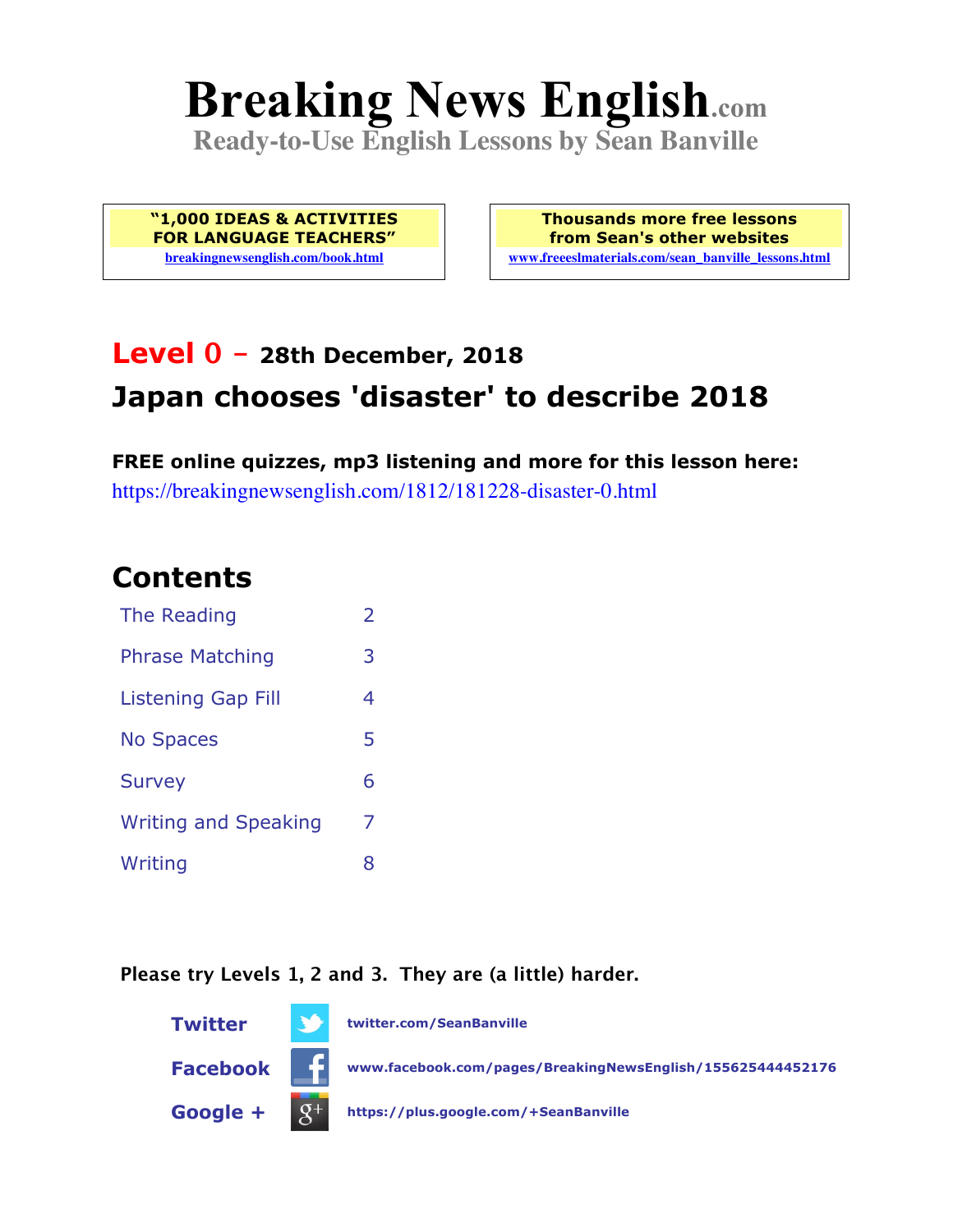## **THE READING**

From https://breakingnewsenglish.com/1812/181228-disaster-0.html

This year is nearly over. Was it a great year? Japanese people have chosen the *kanji* (Chinese character) they think describes 2018. They chose the *kanji*, "disaster". This was because there were natural disasters in 2018. Japan had typhoons, earthquakes, heavy rains, and a deadly heatwave. These killed hundreds of people.

Japanese people have voted for a word of the year since 1995. The *kanji* "peace" was second this year. Last year, "north" won because of North Korea's nuclear tests. The world also had disasters. There were wildfires, hurricanes and tsunami. There were wars in Syria and Yemen. People want next year's *kanji* to be "happiness".

Sources: https://**japantoday.com**/category/national/(disaster)-chosen-as-*kanji*-character-bestrepresenting-2018 https://www.**japantimes.co.jp**/news/2018/12/12/national/*kanji*-year-meaning-disastersymbolizes-2018-amid-natural-human-calamities/ https://www.**dailymail.co.uk**/news/article-6495315/Japan-selects-Chinese-disaster-charactersymbol-2018-following-natural-disasters.html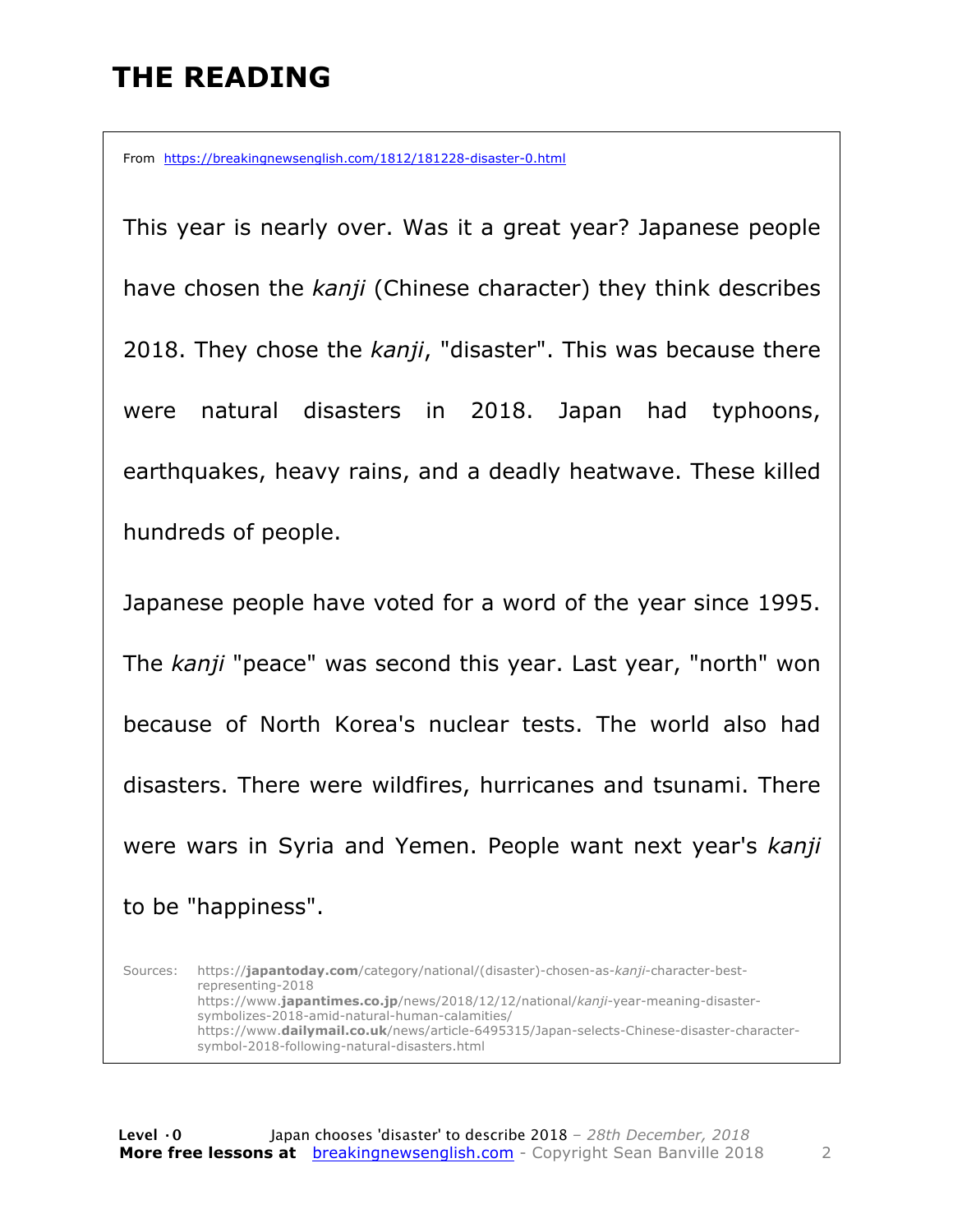# **PHRASE MATCHING**

From https://breakingnewsenglish.com/1812/181228-disaster-0.html

#### **PARAGRAPH ONE:**

| 1. This year is nearly   |    | a. "disaster"     |
|--------------------------|----|-------------------|
| 2. Was it a great        |    | b. heatwave       |
| 3. Chinese               |    | c. rains          |
| 4. They chose the kanji, |    | d. of people      |
| 5. there were natural    | e. | over              |
| 6. heavy                 | f. | disasters in 2018 |
| 7. a deadly              |    | g. character      |
| 8. These killed hundreds |    | h. year?          |

#### **PARAGRAPH TWO:**

| 1. Japanese people have          |    | a. tests             |
|----------------------------------|----|----------------------|
| 2. a word of                     |    | b. and tsunami       |
| 3. The kanji "peace" was second  |    | c. to be "happiness" |
| 4. North Korea's nuclear         |    | d. voted             |
| 5. The world also                |    | e. the year          |
| 6. wildfires, hurricanes         |    | f. and Yemen         |
| 7. wars in Syria                 |    | g. had disasters     |
| 8. People want next year's kanji | h. | this year            |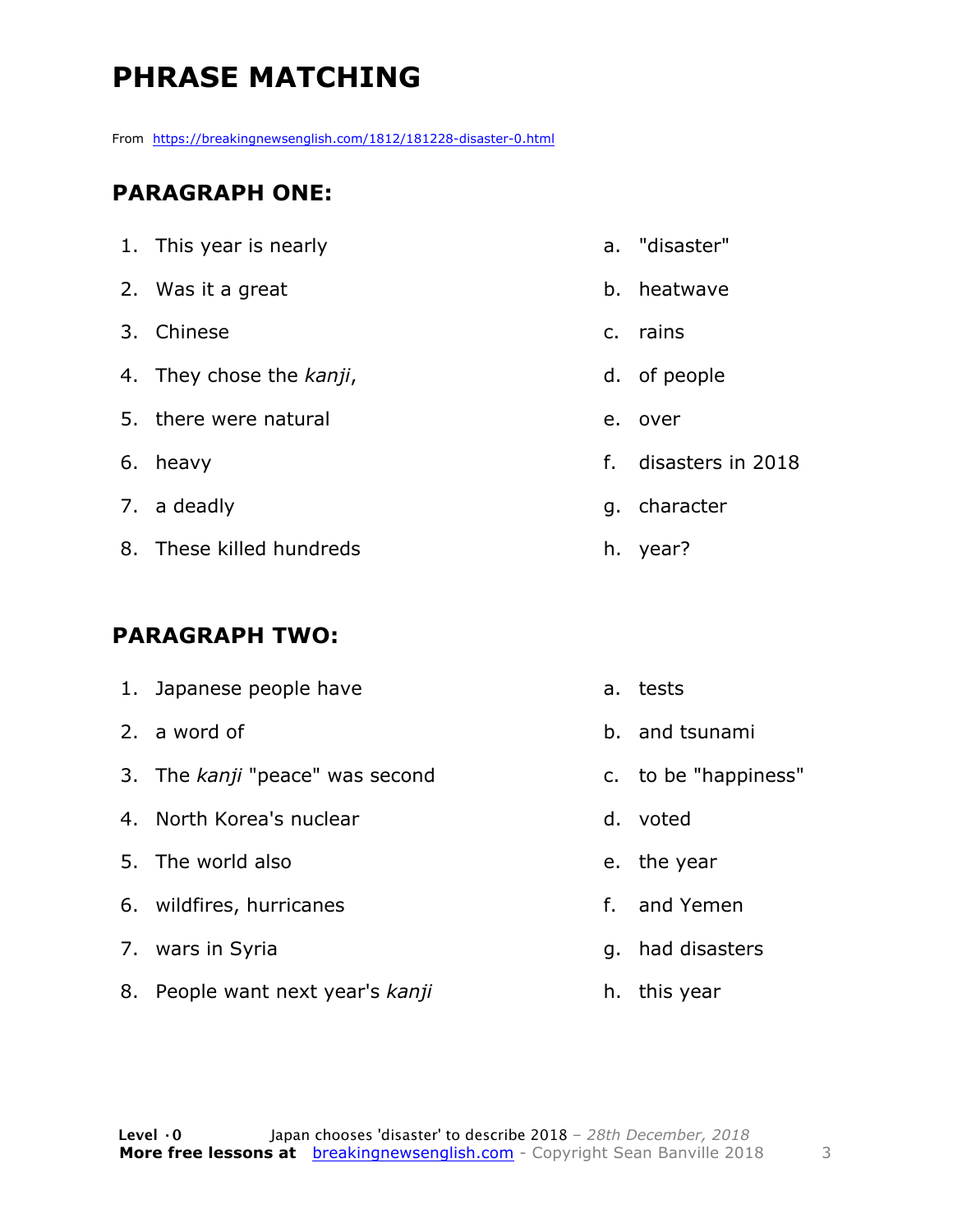### **LISTEN AND FILL IN THE GAPS**

From https://breakingnewsenglish.com/1812/181228-disaster-0.html

| This year $(1)$ _______________________. Was it a great year?                                                                                                                                                                                                                                                                                                                                              |
|------------------------------------------------------------------------------------------------------------------------------------------------------------------------------------------------------------------------------------------------------------------------------------------------------------------------------------------------------------------------------------------------------------|
| Japanese people (2) _____________________ kanji (Chinese                                                                                                                                                                                                                                                                                                                                                   |
| character) they $(3)$ _________________________. They chose the $kanji$ ,                                                                                                                                                                                                                                                                                                                                  |
| "disaster". This was because (4) _________________________ disasters                                                                                                                                                                                                                                                                                                                                       |
| in 2018. Japan had typhoons, earthquakes,                                                                                                                                                                                                                                                                                                                                                                  |
|                                                                                                                                                                                                                                                                                                                                                                                                            |
| $(6) \begin{tabular}{l} \hline \rule[1em]{1em}{1em} \rule[1em]{1em}{1em} \rule[1em]{1em}{1em} \rule[1em]{1em}{1em} \rule[1em]{1em}{1em} \rule[1em]{1em}{1em} \rule[1em]{1em}{1em} \rule[1em]{1em}{1em} \rule[1em]{1em}{1em} \rule[1em]{1em}{1em} \rule[1em]{1em}{1em} \rule[1em]{1em}{1em} \rule[1em]{1em}{1em} \rule[1em]{1em}{1em} \rule[1em]{1em}{1em} \rule[1em]{1em}{1em} \rule[1em]{1em}{1em} \rule$ |
| Japanese people have voted (7) _________________________________ of the year                                                                                                                                                                                                                                                                                                                               |
|                                                                                                                                                                                                                                                                                                                                                                                                            |
|                                                                                                                                                                                                                                                                                                                                                                                                            |
| nuclear tests. The world (10) _______________________. There were                                                                                                                                                                                                                                                                                                                                          |
| wildfires, hurricanes and tsunami. There                                                                                                                                                                                                                                                                                                                                                                   |
|                                                                                                                                                                                                                                                                                                                                                                                                            |
|                                                                                                                                                                                                                                                                                                                                                                                                            |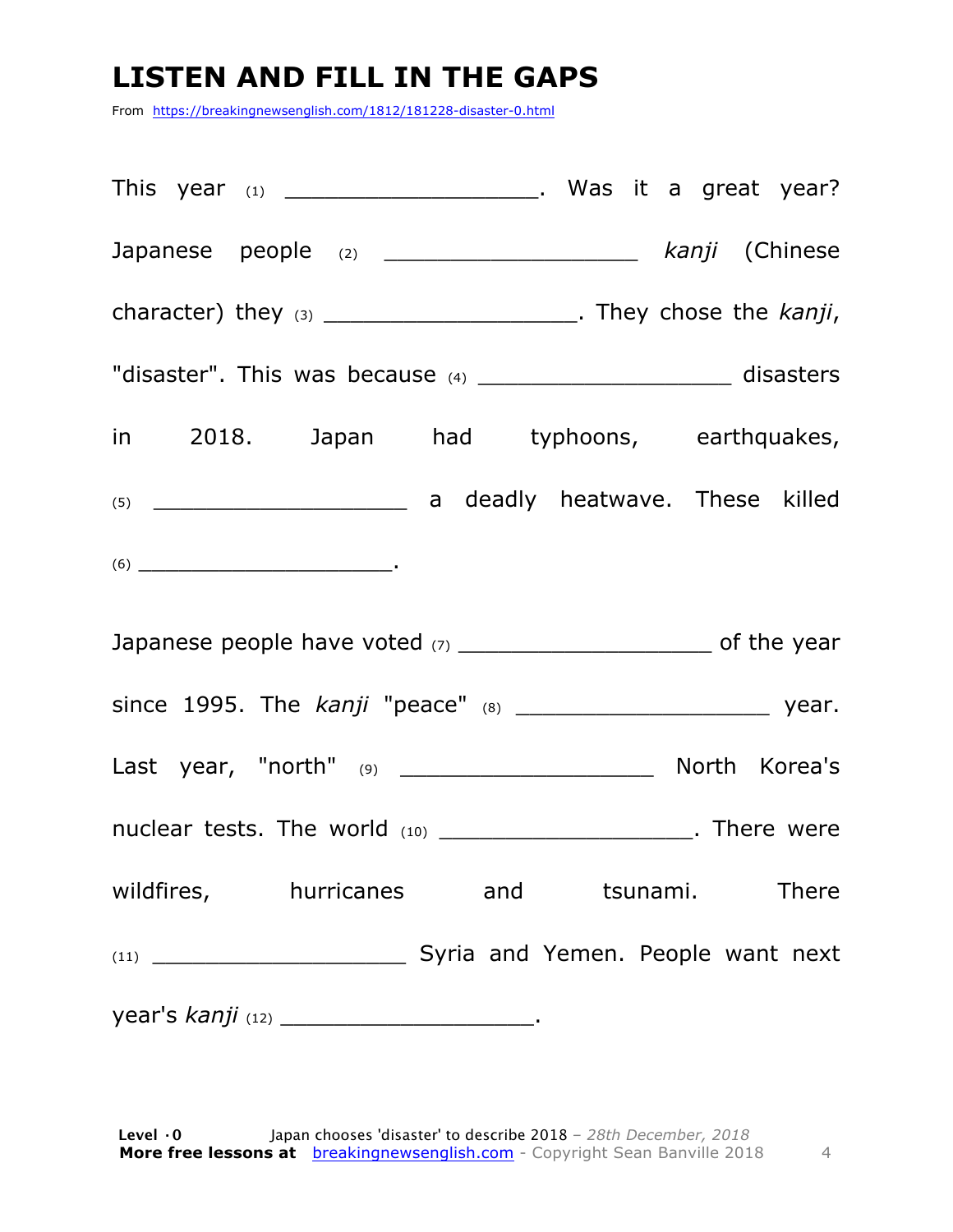# **PUT A SLASH ( / )WHERE THE SPACES ARE**

From https://breakingnewsenglish.com/1812/181228-disaster-0.html

Thisyearisnearlyover.Wasitagreatyear?Japanesepeoplehavechosen

the*kanji*(Chinesecharacter)theythinkdescribes2018.Theychosethe

*kanji*,"disaster".Thiswasbecausetherewerenaturaldisastersin2018.

Japanhadtyphoons,earthquakes,heavyrains,andadeadlyheatwave.

Thesekilledhundredsofpeople.Japanesepeoplehavevotedforawordo

ftheyearsince1995.The*kanji*"peace"wassecondthisyear.Lastyear,"n

orth"wonbecauseofNorthKorea'snucleartests.Theworldalsohaddisa

sters.Therewerewildfires,hurricanesandtsunami.TherewerewarsinS

yriaandYemen.Peoplewantnextyear's*kanji*tobe"happiness".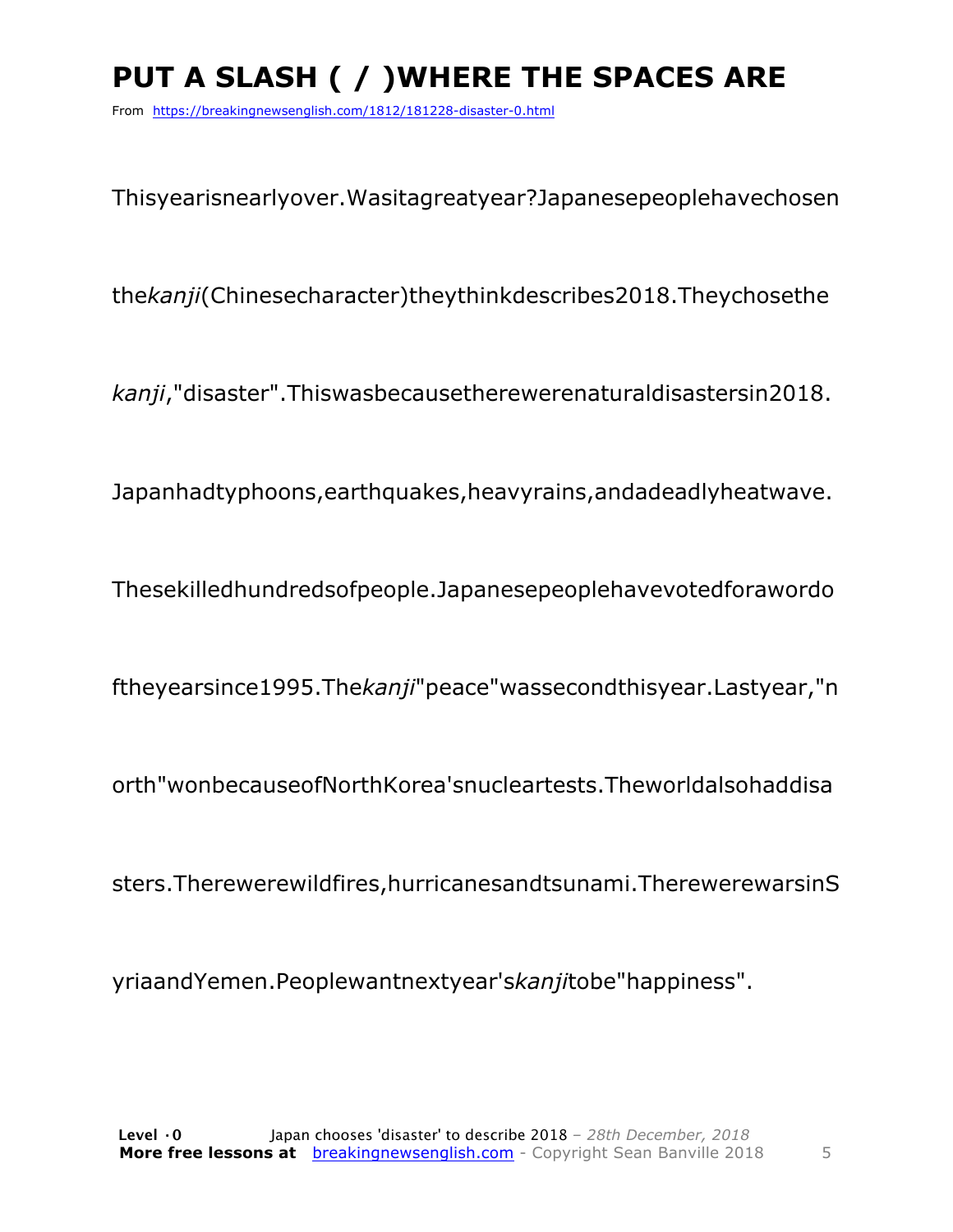### **DISASTER SURVEY**

From https://breakingnewsenglish.com/1812/181228-disaster-4.html

Write five GOOD questions about disaster in the table. Do this in pairs. Each student must write the questions on his / her own paper.

When you have finished, interview other students. Write down their answers.

|      | STUDENT 1 | STUDENT 2 | STUDENT 3 |
|------|-----------|-----------|-----------|
| Q.1. |           |           |           |
| Q.2. |           |           |           |
| Q.3. |           |           |           |
| Q.4. |           |           |           |
| Q.5. |           |           |           |

- Now return to your original partner and share and talk about what you found out. Change partners often.
- Make mini-presentations to other groups on your findings.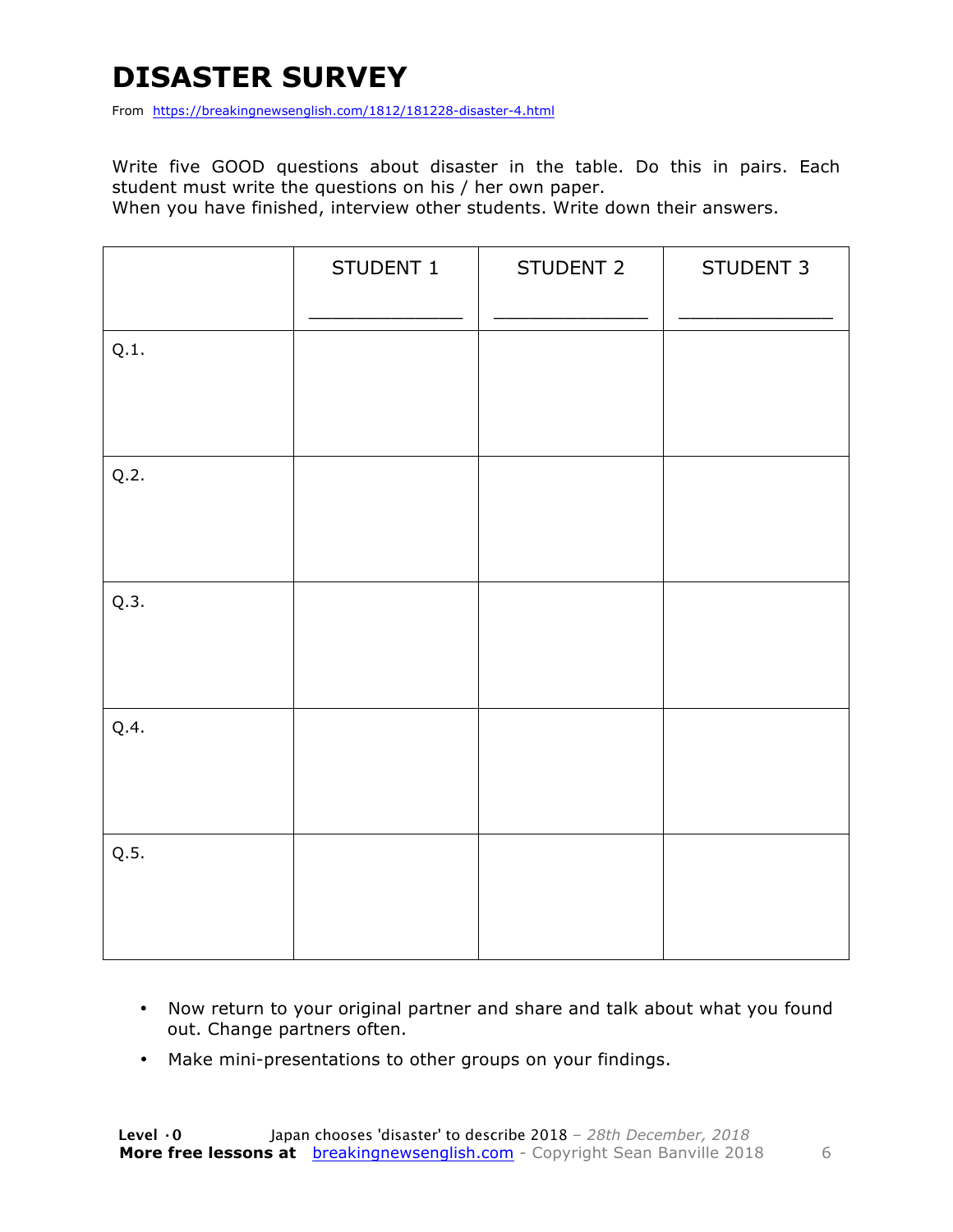#### **WRITE QUESTIONS & ASK YOUR PARTNER(S)**

Student A: Do not show these to your speaking partner(s).

| a) |  |  |
|----|--|--|
| b) |  |  |
| c) |  |  |
| d) |  |  |
| e) |  |  |
| f) |  |  |
|    |  |  |

*Japan chooses 'disaster' to describe 2018 – 28th December, 2018* More free lessons at breakingnewsenglish.com

#### **WRITE QUESTIONS & ASK YOUR PARTNER(S)**

-----------------------------------------------------------------------------

Student B: Do not show these to your speaking partner(s).

| a) |  |  |
|----|--|--|
| b) |  |  |
| c) |  |  |
| d) |  |  |
| e) |  |  |
| f) |  |  |
|    |  |  |